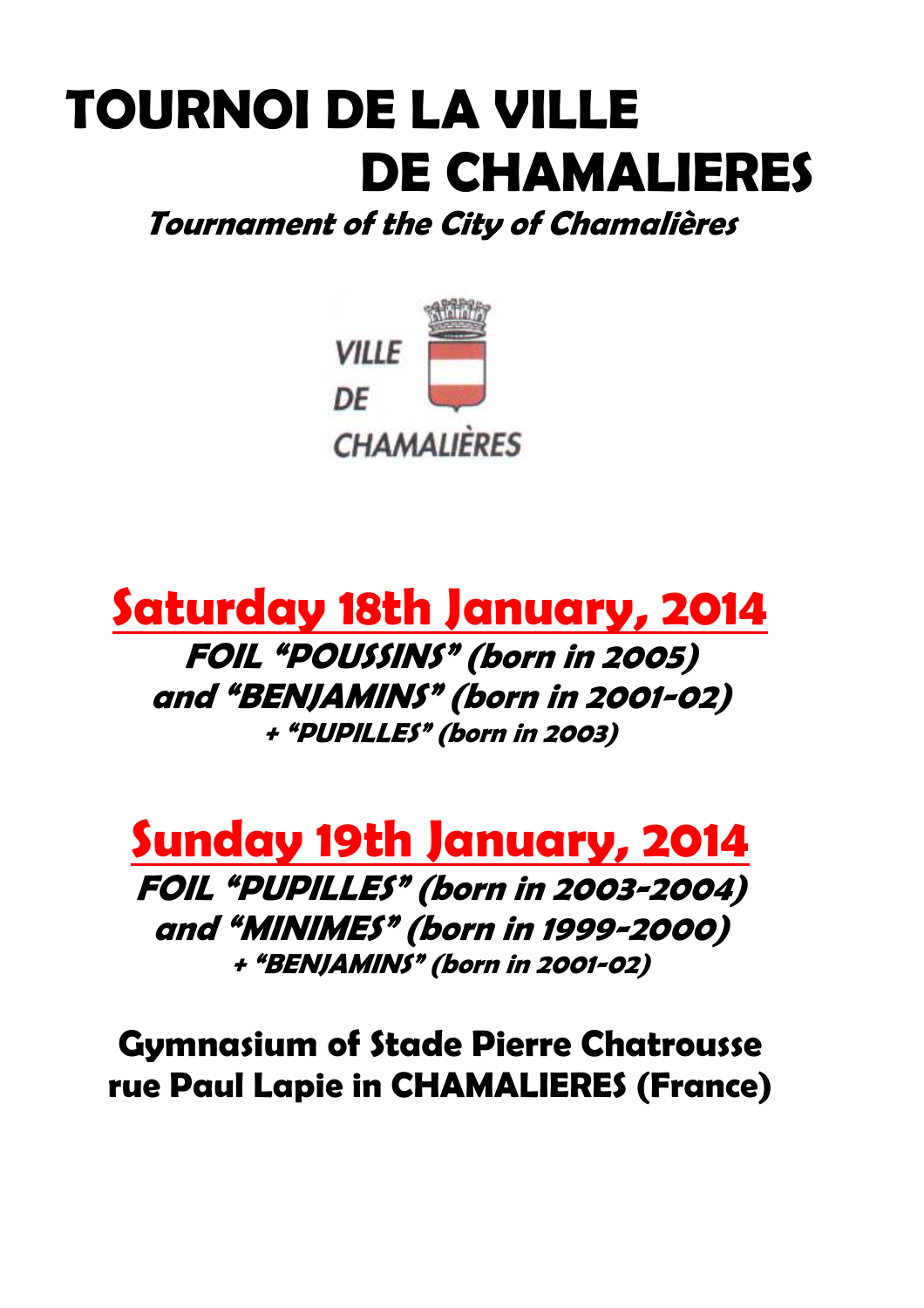## **TOURNOI DE LA VILLE DE CHAMALIERES**  CHAMALIERES – SAMEDI 18 JANVIER 2014

#### BULLETIN D'ENGAGEMENT

| NOM DU CLUB :                |
|------------------------------|
| NOM DU CORRESPONDANT :       |
| TELEPHONE DU CORRESPONDANT : |

| NOM | <b>PRENOM</b>                                               | ANNEE DE<br>NAISSANCE                        | $N^{\circ}$ de LICENCE                                                                                |
|-----|-------------------------------------------------------------|----------------------------------------------|-------------------------------------------------------------------------------------------------------|
|     |                                                             | <b>POUSSINES - 14 H 30</b>                   |                                                                                                       |
|     |                                                             |                                              |                                                                                                       |
|     |                                                             |                                              |                                                                                                       |
|     |                                                             |                                              |                                                                                                       |
|     |                                                             |                                              |                                                                                                       |
|     |                                                             | $POUSSINS - 14 H 30$                         |                                                                                                       |
|     |                                                             |                                              |                                                                                                       |
|     |                                                             |                                              |                                                                                                       |
|     |                                                             |                                              |                                                                                                       |
|     |                                                             |                                              |                                                                                                       |
|     |                                                             |                                              |                                                                                                       |
|     |                                                             |                                              |                                                                                                       |
|     |                                                             |                                              |                                                                                                       |
|     |                                                             |                                              |                                                                                                       |
|     |                                                             | <b>BENJAMINES - 14 H 30</b>                  |                                                                                                       |
|     |                                                             |                                              |                                                                                                       |
|     |                                                             |                                              |                                                                                                       |
|     |                                                             |                                              |                                                                                                       |
|     |                                                             |                                              |                                                                                                       |
|     |                                                             | <b>BENJAMINS - 14 H 30</b>                   |                                                                                                       |
|     |                                                             |                                              |                                                                                                       |
|     |                                                             |                                              |                                                                                                       |
|     |                                                             |                                              |                                                                                                       |
|     |                                                             |                                              |                                                                                                       |
|     |                                                             |                                              |                                                                                                       |
|     |                                                             |                                              |                                                                                                       |
|     |                                                             |                                              |                                                                                                       |
|     |                                                             |                                              |                                                                                                       |
|     |                                                             | <b>ARBITRES</b> (1 A PARTIR DE 4 ENGAGE(E)S) |                                                                                                       |
|     |                                                             |                                              |                                                                                                       |
|     |                                                             |                                              |                                                                                                       |
|     |                                                             |                                              |                                                                                                       |
|     | A adresser pour le mercredi 15 janvier 2014 DERNIER DELAI à |                                              | Fax: +33(0)4 73 93 91 09 - e-mail: escrime_chamalieres@aliceadsl.fr ou contact@rapiere-chamalieres.fr |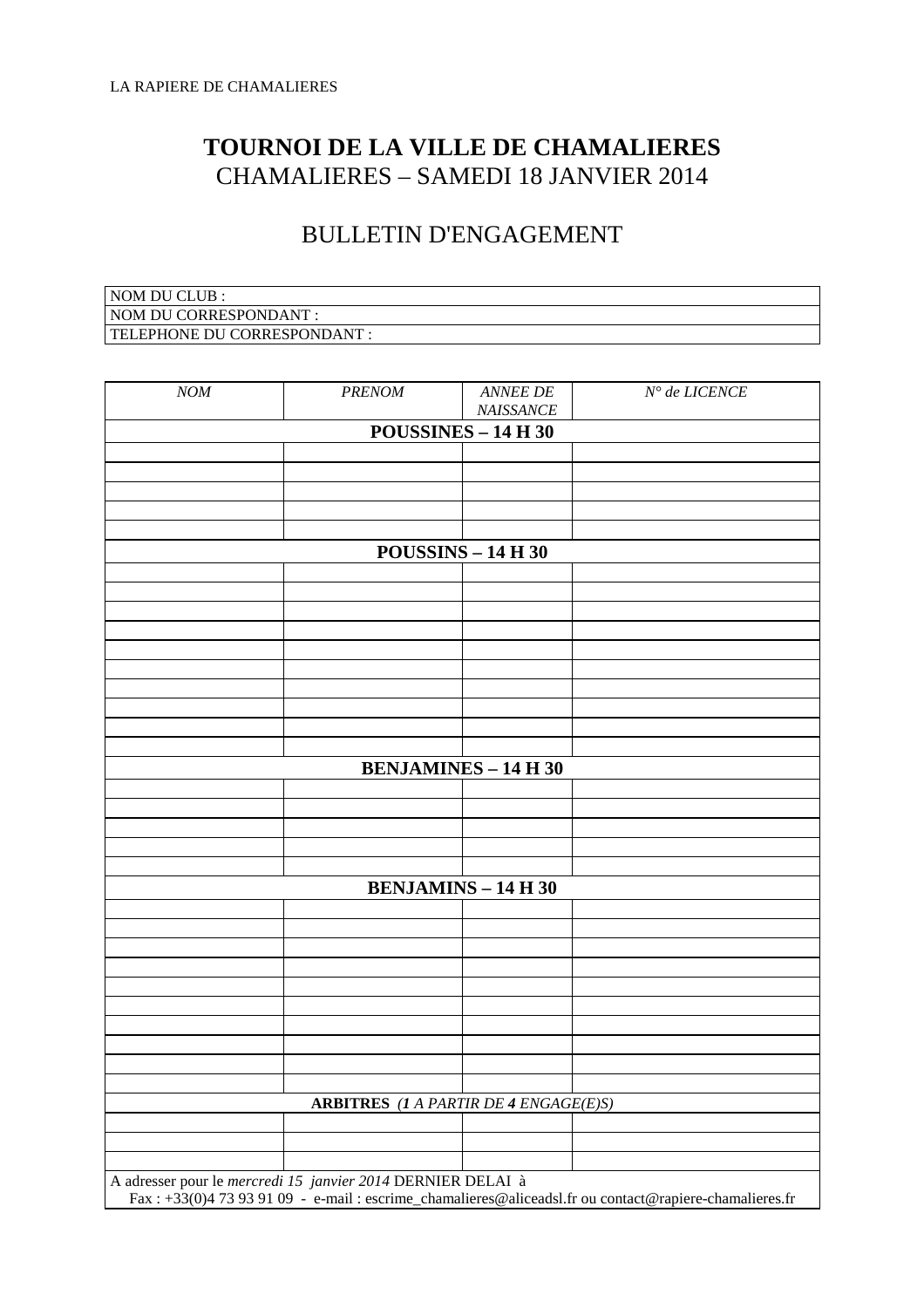## **TOURNOI DE LA VILLE DE CHAMALIERES**  CHAMALIERES – DIMANCHE 19 JANVIER 2014

### BULLETIN D'ENGAGEMENT

| NOM DU CLUB :                |
|------------------------------|
| NOM DU CORRESPONDANT :       |
| TELEPHONE DU CORRESPONDANT : |

| NOM | <b>PRENOM</b>                                               | ANNEE DE<br>NAISSANCE                        | $N^{\circ}$ de LICENCE |
|-----|-------------------------------------------------------------|----------------------------------------------|------------------------|
|     |                                                             | <b>PUPILLETTES - 10 H 30</b>                 |                        |
|     |                                                             |                                              |                        |
|     |                                                             |                                              |                        |
|     |                                                             |                                              |                        |
|     |                                                             |                                              |                        |
|     |                                                             | <b>PUPILLES - 08 H 30</b>                    |                        |
|     |                                                             |                                              |                        |
|     |                                                             |                                              |                        |
|     |                                                             |                                              |                        |
|     |                                                             |                                              |                        |
|     |                                                             |                                              |                        |
|     |                                                             |                                              |                        |
|     |                                                             |                                              |                        |
|     |                                                             |                                              |                        |
|     |                                                             | <b>MINIMES DAMES - 10 H 30</b>               |                        |
|     |                                                             |                                              |                        |
|     |                                                             |                                              |                        |
|     |                                                             |                                              |                        |
|     |                                                             |                                              |                        |
|     |                                                             | <b>MINIMES HOMMES - 08 H 30</b>              |                        |
|     |                                                             |                                              |                        |
|     |                                                             |                                              |                        |
|     |                                                             |                                              |                        |
|     |                                                             |                                              |                        |
|     |                                                             |                                              |                        |
|     |                                                             |                                              |                        |
|     |                                                             |                                              |                        |
|     |                                                             |                                              |                        |
|     |                                                             | <b>ARBITRES</b> (1 A PARTIR DE 4 ENGAGE(E)S) |                        |
|     |                                                             |                                              |                        |
|     |                                                             |                                              |                        |
|     | A adresser pour le mercredi 15 janvier 2014 DERNIER DELAI à |                                              |                        |